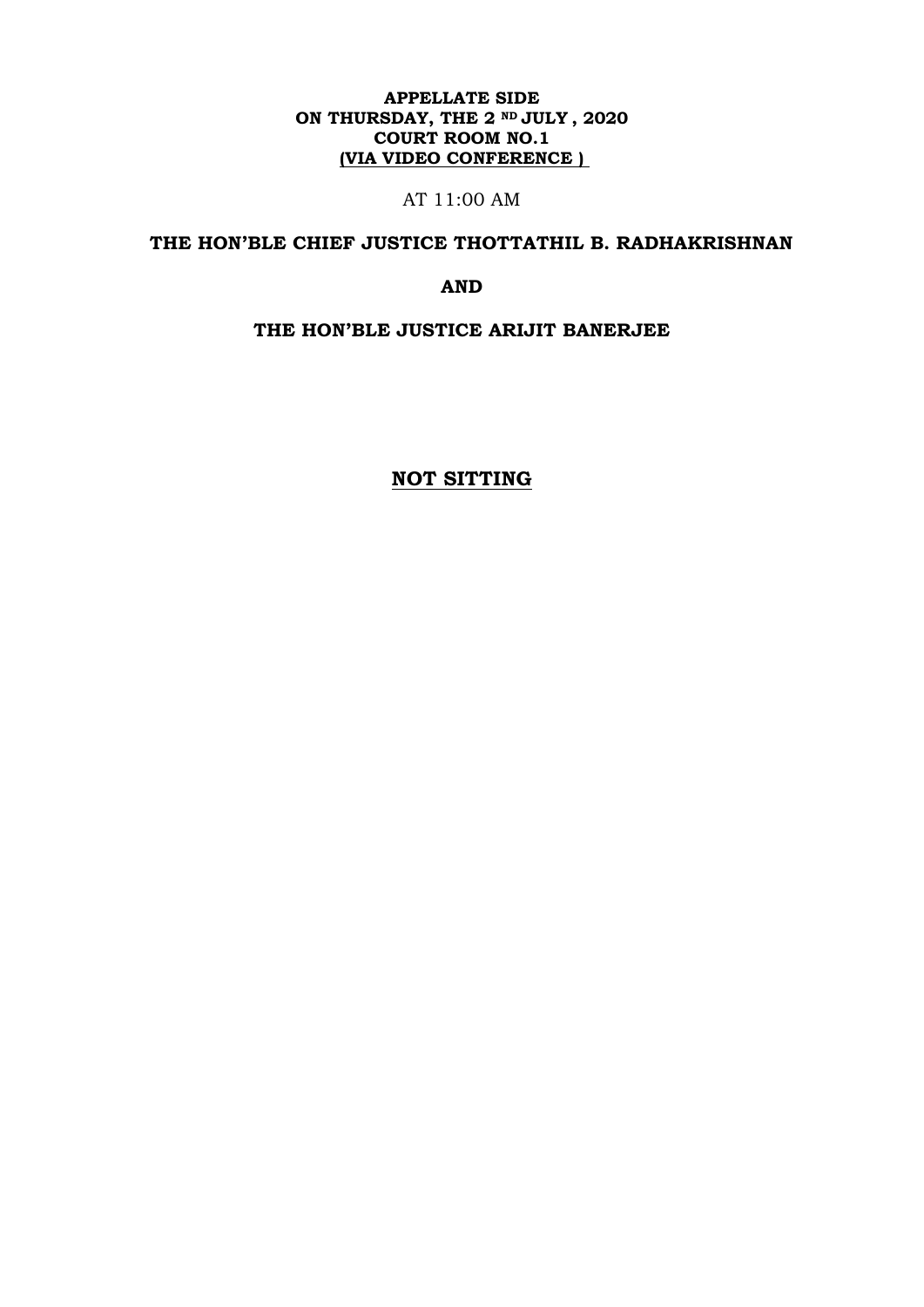## **APPELLATE SIDE ON THURSDAY, THE 2 ND JULY , 2020 COURT ROOM NO.16 (VIA VIDEO CONFERENCE )**

# AT 11:00 AM

#### **THE HON'BLE JUSTICE SANJIB BANERJEE**

#### **AND**

#### **THE HON'BLE JUSTICE KAUSIK CHANDA**

#### *NOTE : MATTERS WILL BE TAKEN UP THROUGH PHYSICAL HEARING ONLY WHEN BOTH THE PARTIES HAVE CONSENTED TO.*

 MOTION ------

|    |                                               | 1. WP 5703W/2020 BABUN MONDAL Vs<br>CAN 3625/2020 STATE OF WEST BENGAL & ORS                | TARUN JYOTI TEWARI      |
|----|-----------------------------------------------|---------------------------------------------------------------------------------------------|-------------------------|
|    | ADMISSION OF APPEAL<br>--------------------   |                                                                                             |                         |
|    |                                               | 2. CRA 164/2020 GANGADHAR RAJOWAR @ RAJWAR & ANR Vs SAURADEEP DUTTA<br>STATE OF WEST BENGAL |                         |
|    |                                               | 3. CRA 165/2020 MAKUL SK@MAHABULLA Vs<br>STATE OF WEST BENGAL                               | PARVEJ ANAM             |
|    |                                               | 4. CRA 166/2020 ANIL MONDAL& ANR Vs<br>STATE OF WEST BENGAL&ANR                             | SOMA CHOWDHURY (BANDHU) |
| 5. |                                               | CRA 167/2020 GOURAB MONDAL@SHANU Vs                                                         | TIRTHANKAR RAY          |
|    | CRAN 2743/2020                                | CRAN 2742/2020 STATE OF WEST BENGAL                                                         |                         |
|    | CRAN 2829/2020                                | 6. CRA 169/2020 SHUBHA DEY & ANR Vs<br>CRAN 2828/2020 STATE OF WEST BENGAL & ANR            | ARUSHI RATHORE          |
|    | CRAN 2355/2020 STATE<br>WITH<br>CRM 4573/2007 | 7. CRA 262/2006 PAPPU @ AVIJIT CHOWDHURY & ORS. Vs AVISHEK SINHA                            |                         |
|    | APPLICATION FOR BAIL                          |                                                                                             |                         |
|    |                                               | 8. CRM 2904/2020 MD ESRAIL SK @ ISRAIL SK & ORS Vs ARUSI RATHOD<br>STATE OF WEST BENGAL     |                         |
|    |                                               | 9. CRM 4690/2020 SIYEN NAYEK & ORS Vs<br>CRAN 2869/2020 STATE OF WEST BENGAL                | ANISUR RAHAMAN          |
|    | 10. CRM 4702/2020 SOMNATH KAR Vs              |                                                                                             | JEENIA RUDRA            |

CRAN 2889/2020 SCHWITH HIR TO BENGAL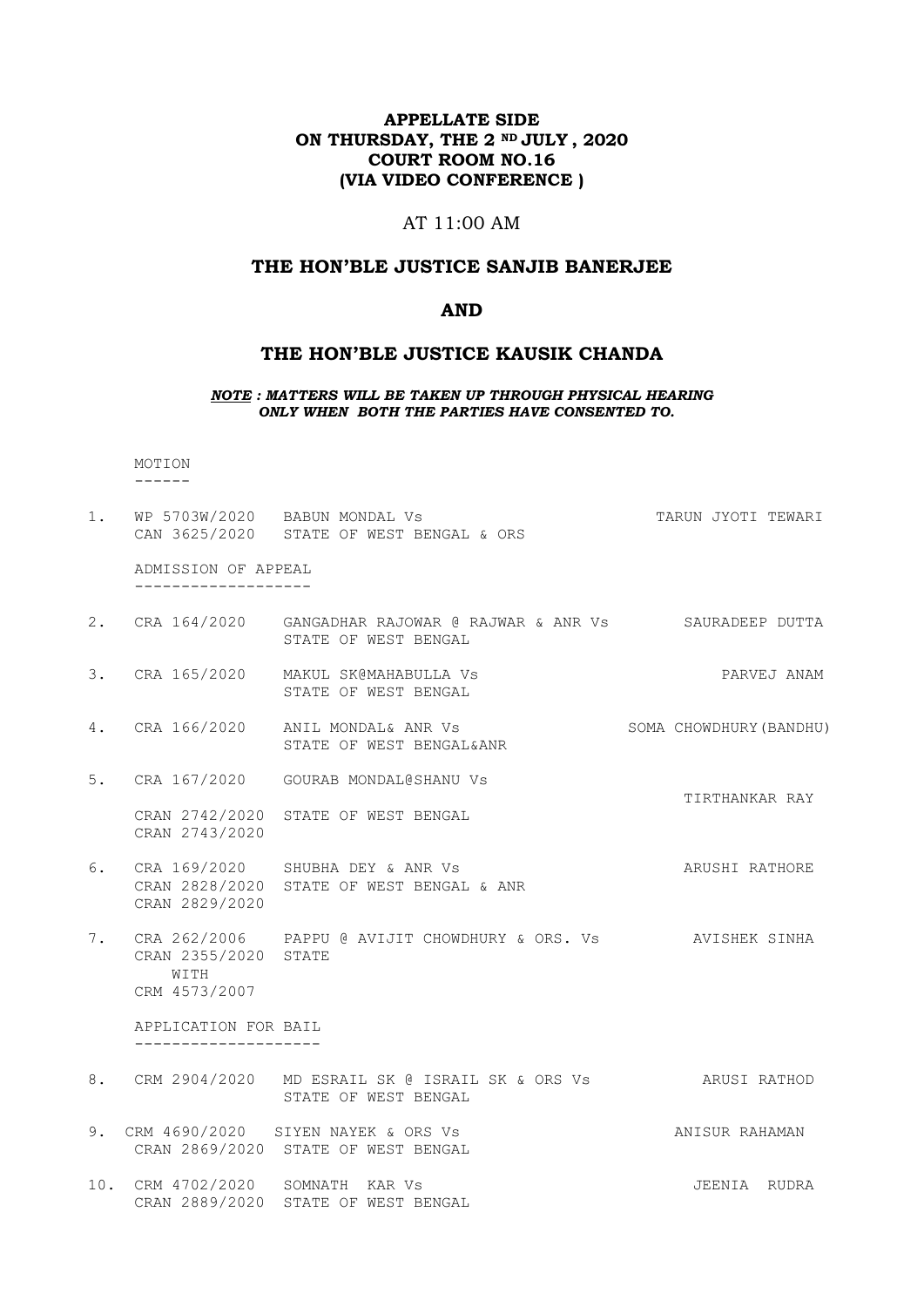- 11. CRM 4704/2020 BABU DALUI & ANR Vs SOUMYAJIT DAS CRAN 2893/2020 STATE OF WEST BENGAL
- 12. CRA 1/2020 SADEK ALI & ORS Vs RAJU MONDAL CRAN 2816/2020 STATE OF WEST BENGAL
- 13. CRM 4716/2020 KOUSHIK GOSWAMI Vs BUSHRA KHATOON CRAN 2912/2020 STATE OF WEST BENGAL
- 14. CRM 4718/2020 APPEL MAHABUR MANDAL @ KAJAL Vs BUSHRA KHATOON CRAN 2915/2020 STATE OF WEST BENGAL
- 15. CRM 4723/2020 AJIBAR MONDAL Vs MUJIBAR ALI NASKAR CRAN 2921/2020 STATE OF WEST BENGAL
- 16. CRM 4380/2020 MD. ABDUL HALIM & ORS. Vs KUSHAL KR. MUKHERJEE CRAN 2546/2020 STATE OF WEST BENGAL
- 17. CRM 4286/2020 MD. SAIFUL MOLLA Vs MD. ADIL BADR CRAN 2466/2020 STATE OF WEST BENGAL CRAN 2470/2020
- 18. CRM 4227/2020 KRISHNA MANDAL @ KRISHNA CH. MANDAL Vs AVINABA PATRA CRAN 2418/2020 STATE OF WEST BENGAL
- 19. CRM 4338/2020 RAKESH TARAFDER Vs DEBABRATA CHATTERJEE CRAN 2511/2020 STATE OF WEST BENGAL
- 20. CRM 4691/2020 ASHOK DAS & ANR Vs ABDUR RAKIB CRAN 2871/2020 STATE OF WEST BENGAL
- 21. CRM 4692/2020 PRADIP DAS Vs ABDUR RAKIB CRAN 2872/2020 STATE OF WEST BENGAL
- 22. CRM 4693/2020 SUBHAS GHOSH @ SUBASH GHOSH Vs ABDUR RAKIB CRAN 2873/2020 STATE OF WEST BENGAL

MRITYUNJOY CHATTERJEE

MRITYUNJOY CHATTERJEE

- 23. CRM 4694/2020 RAJU SINGH & ANR Vs CRAN 2875/2020 STATE OF WEST BENGAL
- 24. CRM 4695/2020 TAPAN MALIK & ORS Vs CRAN 2876/2020 STATE OF WEST BENGAL
- 25. CRM 4696/2020 UTTAM METYA & ORS Vs RITAM CHOWDHURY CRAN 2877/2020 STATE OF WEST BENGAL
- 26. CRM 4697/2020 INDRAJIT MAITY & ANR Vs PURNASIS BHUIYA CRAN 2878/2020 STATE OF WEST BENGAL
- 27. CRM 4698/2020 SONI BEGAM@AFSANA BEGUM & ANR Vs SOHAM DE DHARA CRAN 2879/2020 STATE OF WEST BENGAL
- 28. CRM 4699/2020 SK MEHRAJ ALI Vs SOHAM DE DHARA CRAN 2880/2020 STATE OF WEST BENGAL
- 29. CRM 4701/2020 RINA MONDAL Vs SUJAN CHATTERJEE CRAN 2888/2020 STATE OF WEST BENGAL
- 30. CRM 4715/2020 BHOLA DEBNATH Vs BUSHRA KHATOON CRAN 2911/2020 STATE OF WEST BENGAL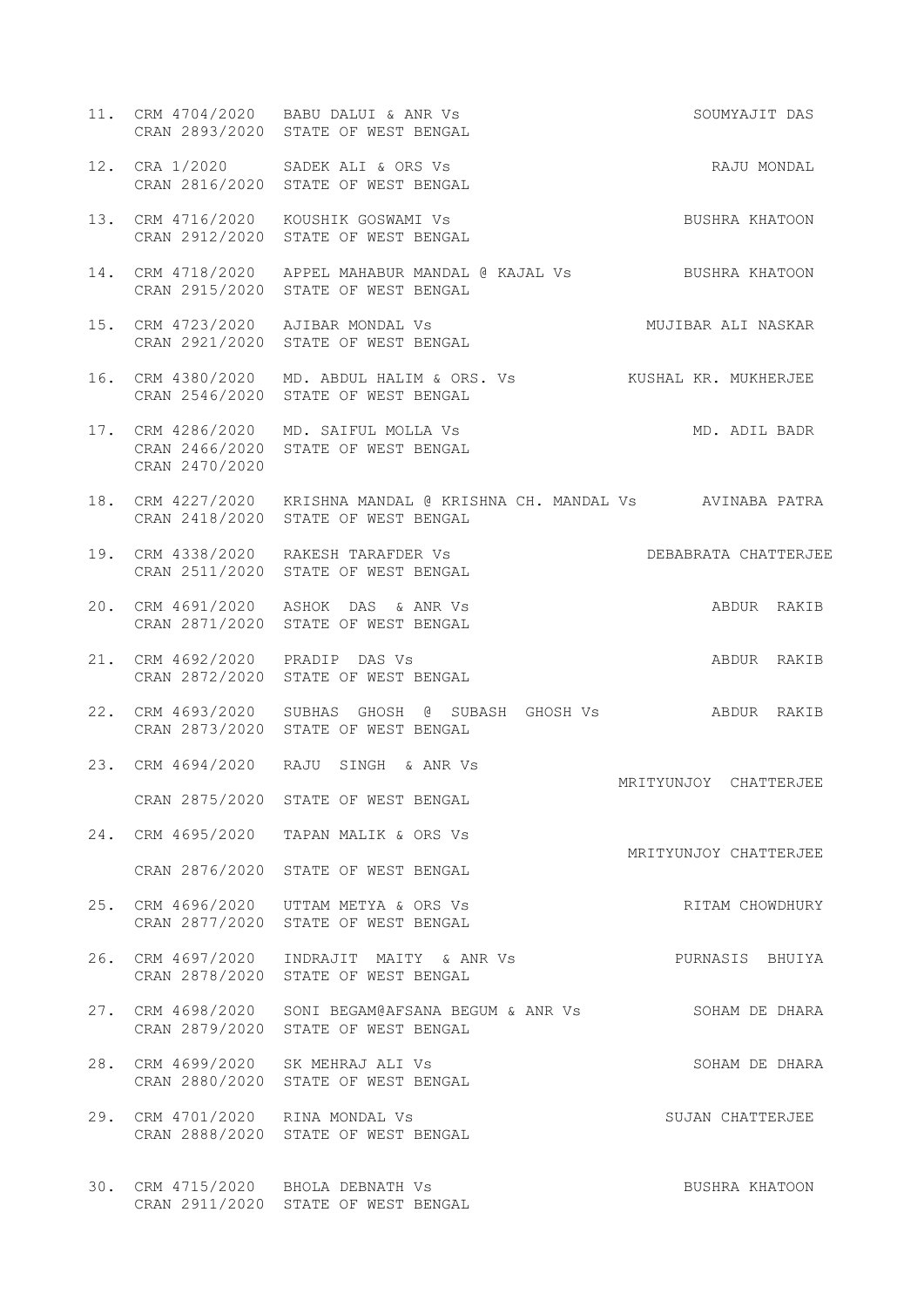31. CRM 4719/2020 SAAMRAT DAFADAR& ORS Vs AMANUL ISLAM CRAN 2916/2020 STATE OF WEST BENGAL 32. CRM 4720/2020 JIARUL SHAIKH & ORS Vs **ASRAF MANDAL**  CRAN 2917/2020 STATE OF WEST BENGAL 33. CRM 4721/2020 APU PARE @ APURBA PARE & ANR Vs ASRAF MANDAL CRAN 2919/2020 STATE OF WEST BENGAL 34. CRM 4722/2020 AMIRUL HUSSAIN @ OMIRUL HUSSAIN & ORS Vs ANIRBAN BANERJEE STATE OF WEST BENGAL 35. CRM 4724/2020 MADHUMITA BERA & ORS Vs MUJIBAR ALI NASKAR CRAN 2922/2020 STATE OF WEST BENGAL 36. CRM 4742/2020 RAKESH PRASAD Vs JAYDEEP KANTA BHOMICK CRAN 2940/2020 STATE OF WEST BENGAL 37. CRM 4733/2020 MD. KALAM @ MDFAHIMUDDIN & ORS Vs ALOTRIYA MUKHERJEE CRAN 2931/2020 STATE OF WEST BENGAL & ORS 38. CRM 4738/2020 PRATIMA RAI Vs SHIBAJI KUMAR DAS CRAN 2936/2020 STATE OF WEST BENGAL 39. CRM 4739/2020 ARNIDAM BASAK Vs Sand Control of the KALIPADA DAS CRAN 2937/2020 STATE OF WEST BENGAL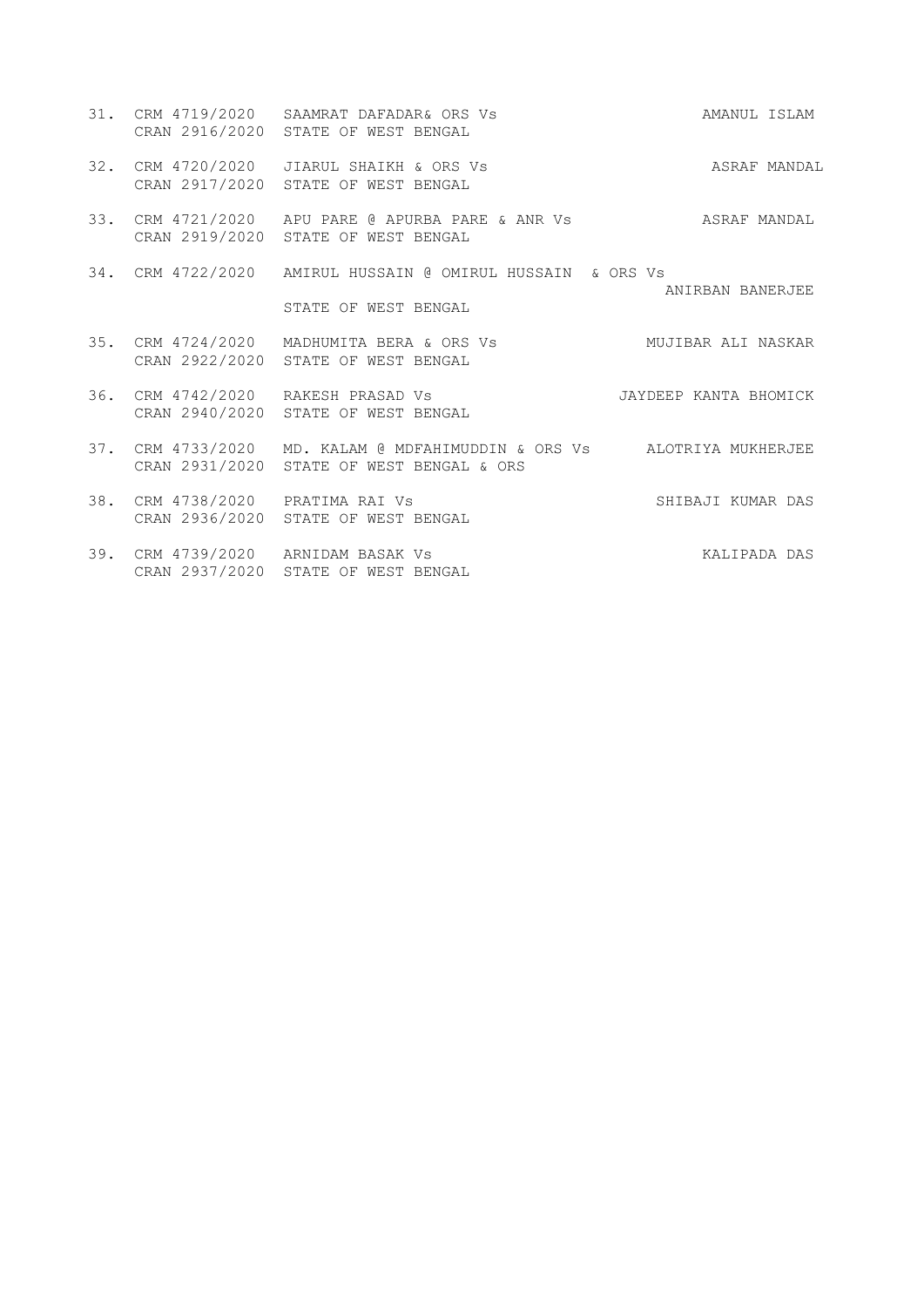## **APPELLATE SIDE ON THURSDAY, THE 2 ND JULY , 2020 COURT ROOM NO.19 (VIA VIDEO CONFERENCE )**

# AT 2:00 PM

#### **THE HON'BLE JUSTICE HARISH TANDON**

#### **AND**

#### **THE HON'BLE JUSTICE SOUMEN SEN**

*NOTE : MATTERS WILL BE TAKEN UP THROUGH PHYSICAL HEARING ONLY WHEN BOTH THE PARTIES HAVE CONSENTED TO.*

 FOR HEARING -----------

1. WP 5327W/2020 COURT IN IT'S OWN MOTION Vs

 IN RE : CONTAGION OF COVID-19 VIRUS IN CHILDREN PROTECTION HOMES.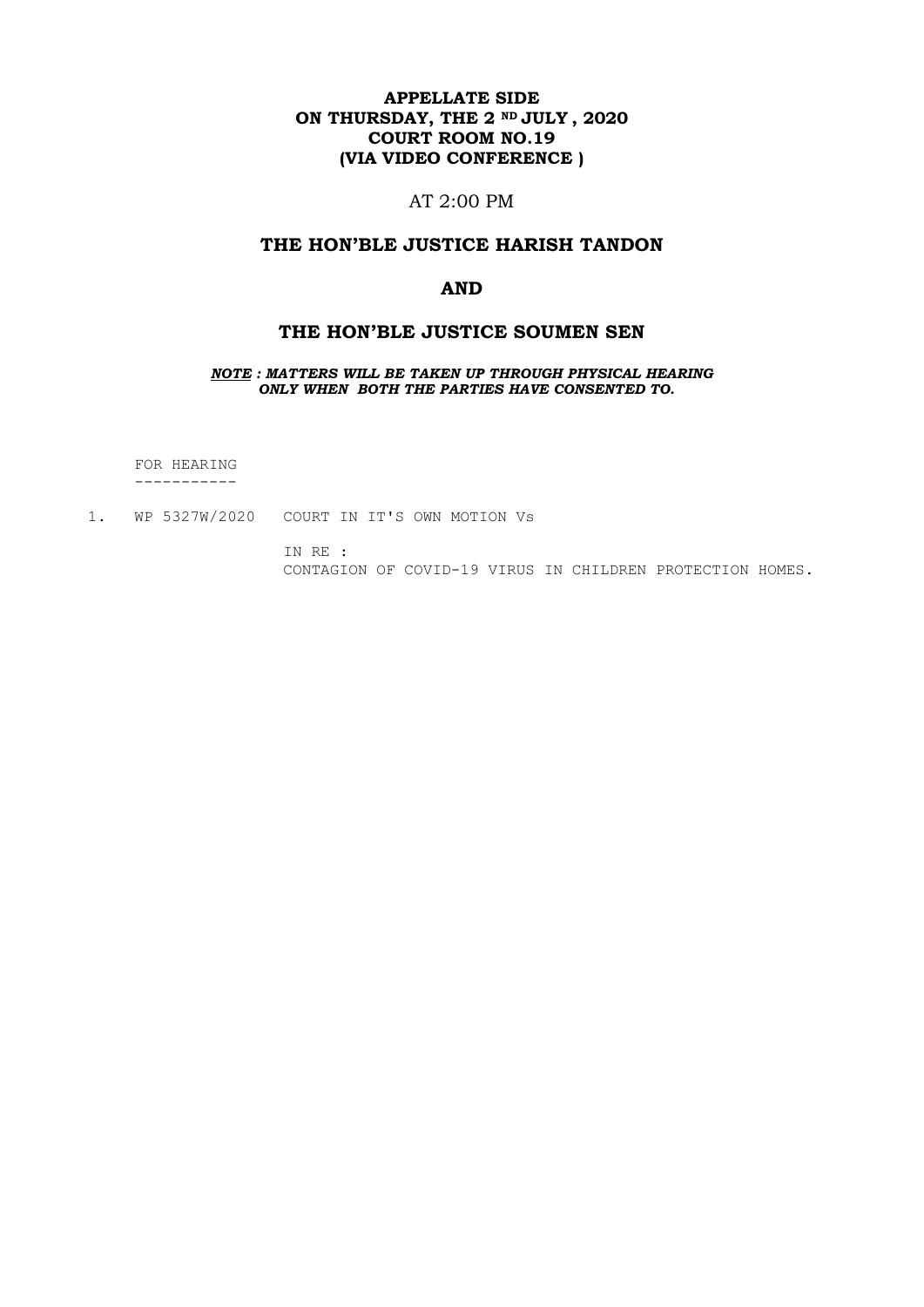## **APPELLATE SIDE ON THURSDAY, THE 2 ND JULY , 2020 COURT ROOM NO.19 (VIA VIDEO CONFERENCE )**

AT 11.00 A.M.

# **THE HON'BLE JUSTICE SOUMEN SEN**

#### **AND**

## **THE HON'BLE JUSTICE BIBEK CHAUDHURI**

*NOTE : MATTERS WILL BE TAKEN UP THROUGH PHYSICAL HEARING ONLY WHEN BOTH THE PARTIES HAVE CONSENTED TO.*

 CORRECTION ----------

| CRM 4130/2020                       | PRABIN BISWAS VS |  |
|-------------------------------------|------------------|--|
| CRAN 2337/2020 STATE OF WEST BENGAL |                  |  |

SAYANTAN SINHA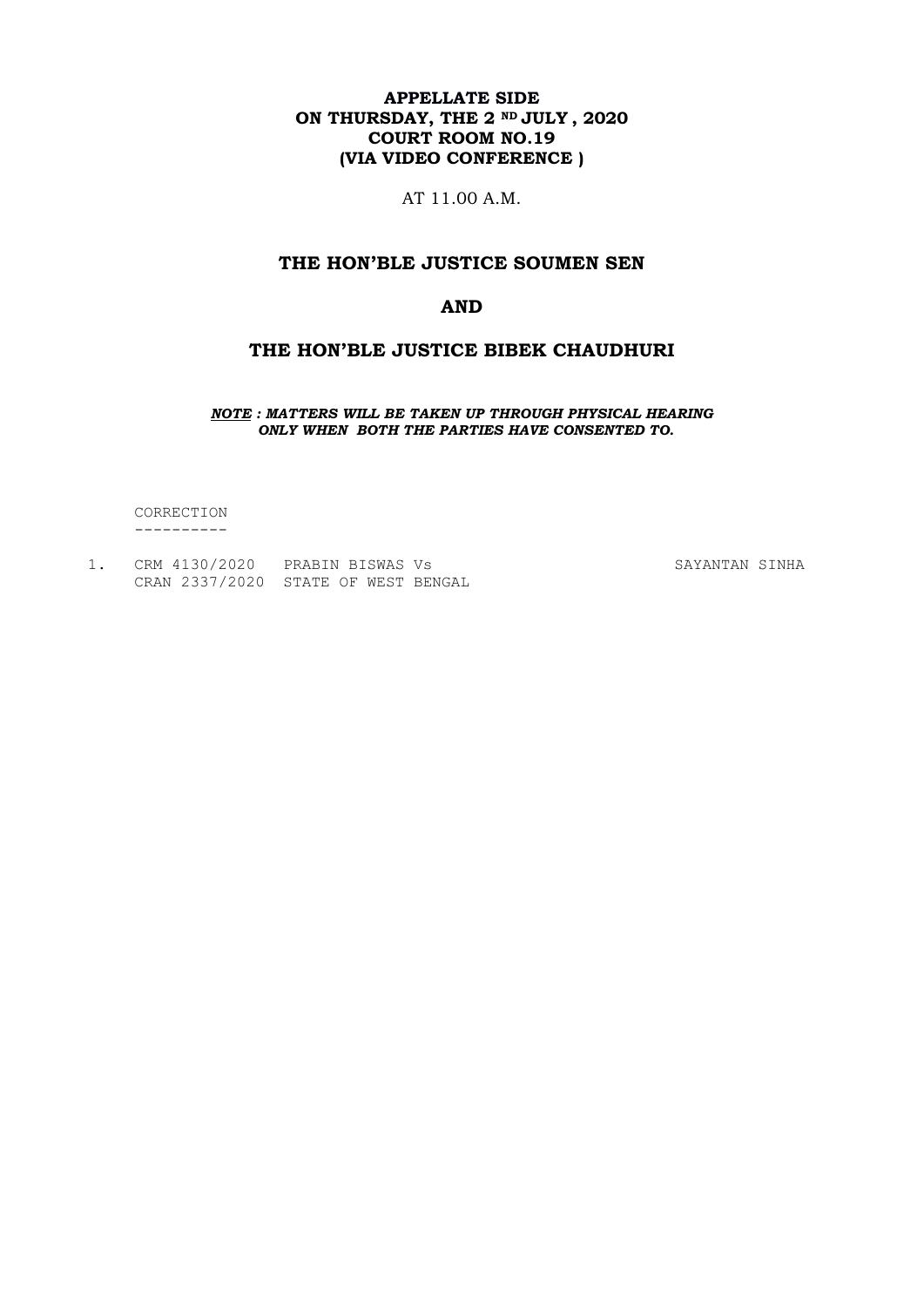## **APPELLATE SIDE ON THURSDAY, THE 2 ND JULY , 2020 COURT ROOM NO.11 (VIA VIDEO CONFERENCE )**

AT 11:00 AM

## **THE HON'BLE JUSTICE SAMAPTI CHATTERJEE**

#### **AND**

### **THE HON'BLE JUSTICE SUBHASIS DASGUPTA**

*NOTE : MATTERS WILL BE TAKEN UP THROUGH PHYSICAL HEARING ONLY WHEN BOTH THE PARTIES HAVE CONSENTED TO.*

 APPLICATION -----------

| 1. | FAT 147/2020<br>CAN 3577/2020<br>CAN 3579/2020                  | MANISHDEB<br>NATH Vs<br>APARUPA BANERJEE        | KAUSTAV           | MISHRA |  |
|----|-----------------------------------------------------------------|-------------------------------------------------|-------------------|--------|--|
| 2. | MAT 461/2020<br>CAN 3538/2020<br>CAN 3539/2020<br>CAN 3541/2020 | PRADEEP KUMAR SINGH Vs<br>UNION OF INDIA & ORS. | ABHISEK BARAN DAS |        |  |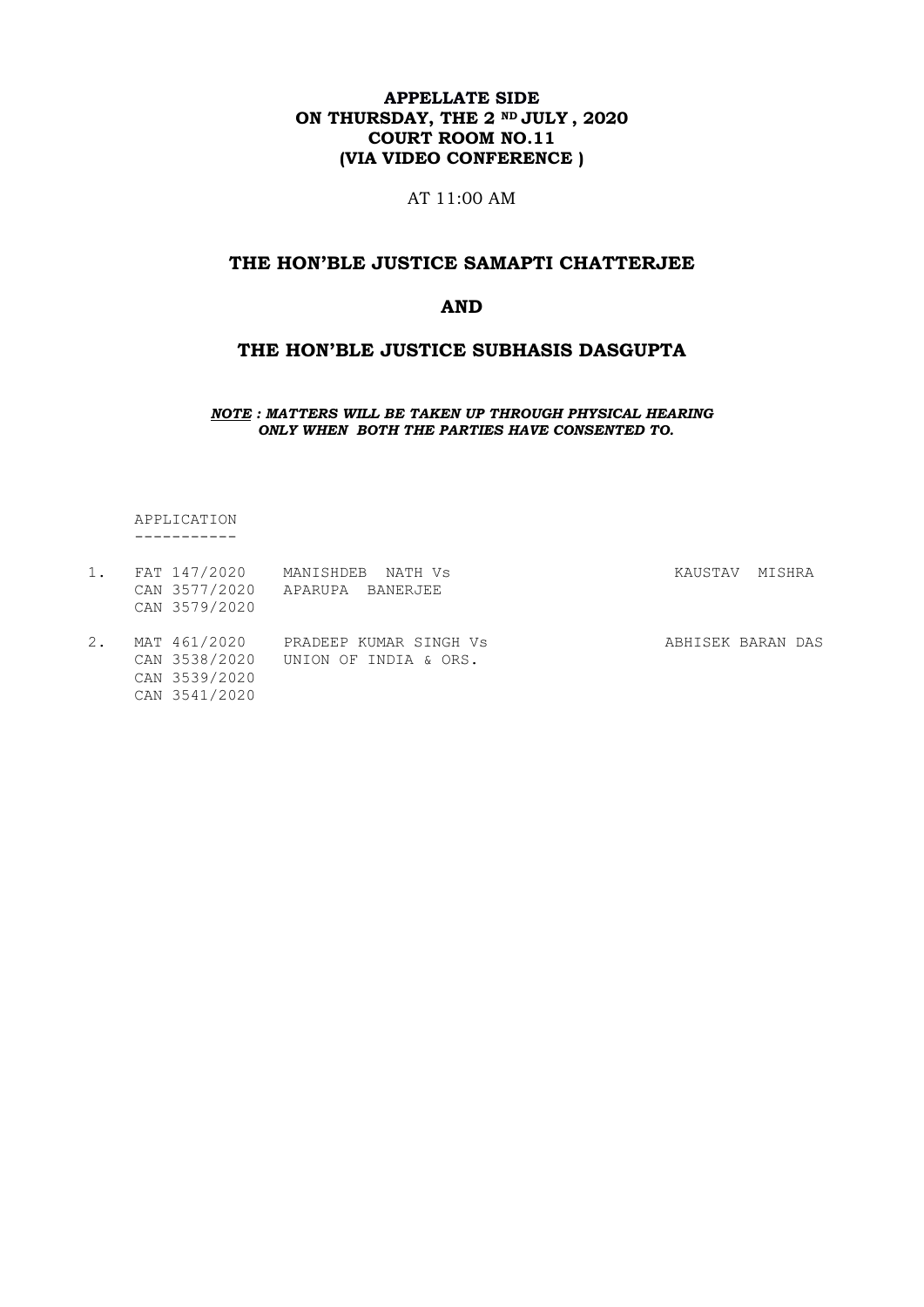## **APPELLATE SIDE ON THURSDAY, THE 2 ND JULY , 2020 COURT ROOM NO.8 (VIA VIDEO CONFERENCE )**

AT 11:00 AM

## **THE HON'BLE JUSTICE SAHIDULLAH MUNSHI**

#### **AND**

## **THE HON'BLE JUSTICE TIRTHANKAR GHOSH**

#### *NOTE : MATTERS WILL BE TAKEN UP THROUGH PHYSICAL HEARING ONLY WHEN BOTH THE PARTIES HAVE CONSENTED TO.*

 APPLICATION FOR BAIL --------------------

|    |                                  | 1. CRM 4632/2020 SUMANTA MONDAL @ MANTU Vs UDAY SANKAR CHATTOPADHYAY<br>CRAN 2793/2020 STATE OF WEST BENGAL |                    |
|----|----------------------------------|-------------------------------------------------------------------------------------------------------------|--------------------|
| 2. |                                  | CRM 4641/2020 SAGAR MONDAL @ SAGAR GAZI Vs SIDDHARTHA SARKAR<br>CRAN 2807/2020 STATE OF WEST BENGAL         |                    |
| 3. |                                  | CRM 4648/2020 NUR ISLAM SEIKH Vs<br>CRAN 2815/2020 STATE OF WEST BENGAL                                     | ARNAB CHATTERJEE   |
| 4. |                                  | CRM 4665/2020 MD FARUK ISLAM Vs<br>CRAN 2837/2020 STATE OF WEST BENGAL                                      | AMRIN KHATOON      |
| 5. | CRM 4732/2020 RAKHI GHOSH Vs     | CRAN 2930/2020 STATE OF WEST BENGAL                                                                         | SUBHAJIT CHOWDHURY |
| 6. |                                  | CRM 4730/2020 DIPAK PRADHAN Vs<br>STATE OF WEST BENGAL                                                      | DEBAJIT KUNDU      |
| 7. |                                  | CRM 4762/2020 SIRAJUL MOLLA & ANR Vs<br>CRAN 2965/2020 STATE OF WEST BENGAL                                 | SIDDHARTHA SARKAR  |
| 8. |                                  | CRM 4756/2020 TEJEN MONDAL @ TEJEN MANDAL Vs<br>CRAN 2953/2020 STATE OF WEST BENGAL                         | ATANU GHOSH        |
| 9. |                                  | CRM 4757/2020 AHARAJ AHAMED MOLLA @ RAJ Vs MRITUNJOY CHATTERJEE<br>CRAN 2958/2020 STATE OF WEST BENGAL      |                    |
|    | 10. CRM 4758/2020 MD. IMTIAZ Vs  | CRAN 2960/2020 STATE OF WEST BENGAL                                                                         | KAMAL HAMID        |
|    | 11. CRM 4707/2020 SHIVJI SHAW Vs | CRAN 2903/2020 STATE OF WEST BENGAL                                                                         | ARUN NASKAR        |
|    |                                  | 12. CRM 4710/2020 BISWANATH KARAN Vs<br>CRAN 2906/2020 STATE OF WEST BENGAL                                 | SK SAHJAHAN ALI    |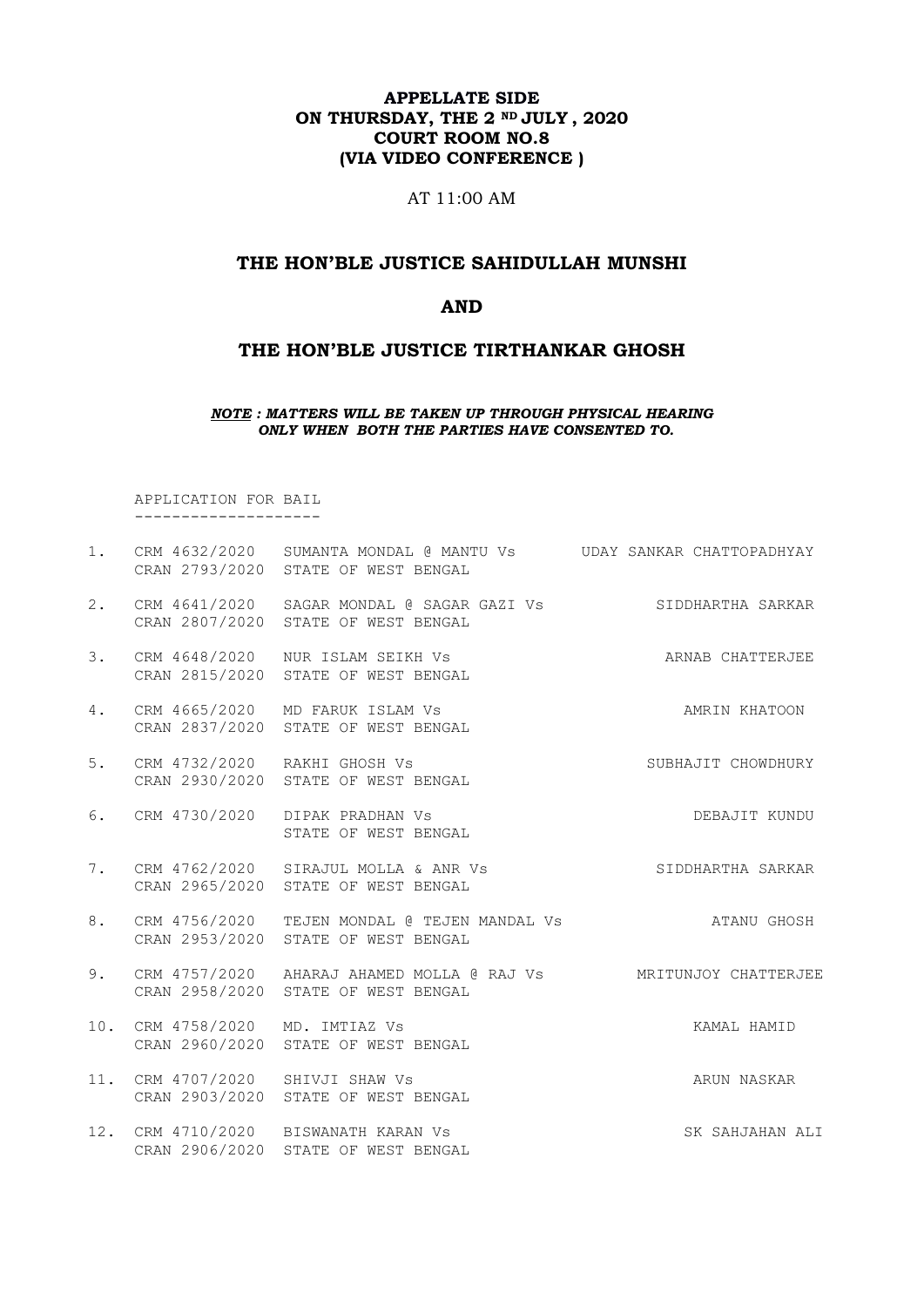- 13. CRM 4711/2020 MD SULTAN Vs SUJAN CHATTERJEE CRAN 2907/2020 STATE OF WEST BENGAL 14. CRM 4752/2020 BISWANATH ADHIKARY Vs ARUN KUMAR DAS CRAN 2948/2020 STATE OF WEST BENGAL 15. CRM 4750/2020 PRASAN BISWAS Vs SUBHOJIT CHOWDHURI CRAN 2947/2020 STATE OF WEST BENGAL
- 16. CRM 4751/2020 ABHIJIT MALLICK @ POCHA Vs SUBHAJIT CHOWDHURY CRAN 2949/2020 STATE OF WEST BENGAL
- 17. CRM 4743/2020 LALTU BARIK@ABIR Vs ARUN KUMAR DAS CRAN 2941/2020 STATE OF WEST BENGAL
- 18. CRM 4734/2020 SUROJIT @ SURAJIT PRAMANIK & ORS Vs SOMESH KUMAR GHOSH CRAN 2933/2020 STATE OF WEST BENGAL
- 19. CRM 4737/2020 SHAMBHU DAS Vs **ARKA CHAKRABORTY** CRAN 2935/2020 STATE OF WEST BENGAL

 APPLICATION FOR ANTICIPATORY BAIL ---------------------------------

- 20. CRM 4368/2020 MOINA SINGHA & ORS. Vs ARINDAM ROY CRAN 2537/2020 STATE OF WEST BENGAL
- 21. CRM 4371/2020 ABADUL SEIKH & ANR Vs ARINDAM ROY STATE OF WEST BENGAL
- 22. CRM 4374/2020 SUBHAS MANDAL@SUJAY MONDAL Vs ARINDAM ROY STATE OF WEST BENGAL
- 23. CRM 4617/2020 SURYA PRAKASH CHHAOCHHARIA & ANR Vs DIPTANGSHU BASU CRAN 2765/2020 GENERAL MANAGER OF EASTERN RAILWAY
- 24. CRM 4725/2020 SAVITA DEVI MALL & ANR Vs PRAN GOPAL DAS CRAN 2923/2020 STATE OF WEST BENGAL
- 25. CRM 4726/2020 RANJIT BERA @ RANAJIT BERA Vs MUJIBAR ALI NASKAR CRAN 2924/2020 STATE OF WEST BENGAL
- 26. CRM 4727/2020 JHARNA DAS Vs MUJIBAR ALI NASKAR CRAN 2925/2020 STATE OF WEST BENGAL
- 27. CRM 4728/2020 UTTAM GHOSH & ANR Vs SHIBAJI KUMAR DAS CRAN 2926/2020 STATE OF WEST BENGAL
- 28. CRM 4729/2020 SYED MASUDUL ISLAM Vs MUJIBAR ALI NASKAR CRAN 2928/2020 STATE OF WEST BENGAL
- 29. CRM 4731/2020 GURU CHARAN SINGH & ORS Vs SHIBAJI KUMAR DAS CRAN 2929/2020 STATE OF WEST BENGAL
- 30. CRM 4714/2020 RAJU PANDA Vs AMAL KRISHNA SAMANTA CRAN 2910/2020 STATE OF WEST BENGAL
- 31. CRM 4700/2020 TEJAMUL ISLAM @ SARFARAZ & ORS Vs SATADRU LAHIRI CRAN 2886/2020 STATE OF WEST BENGAL
- 32. CRM 4703/2020 ALAMGIR SK@HALER & ORS Vs ANISUR RAHAMAN CRAN 2890/2020 STATE OF WEST BENGAL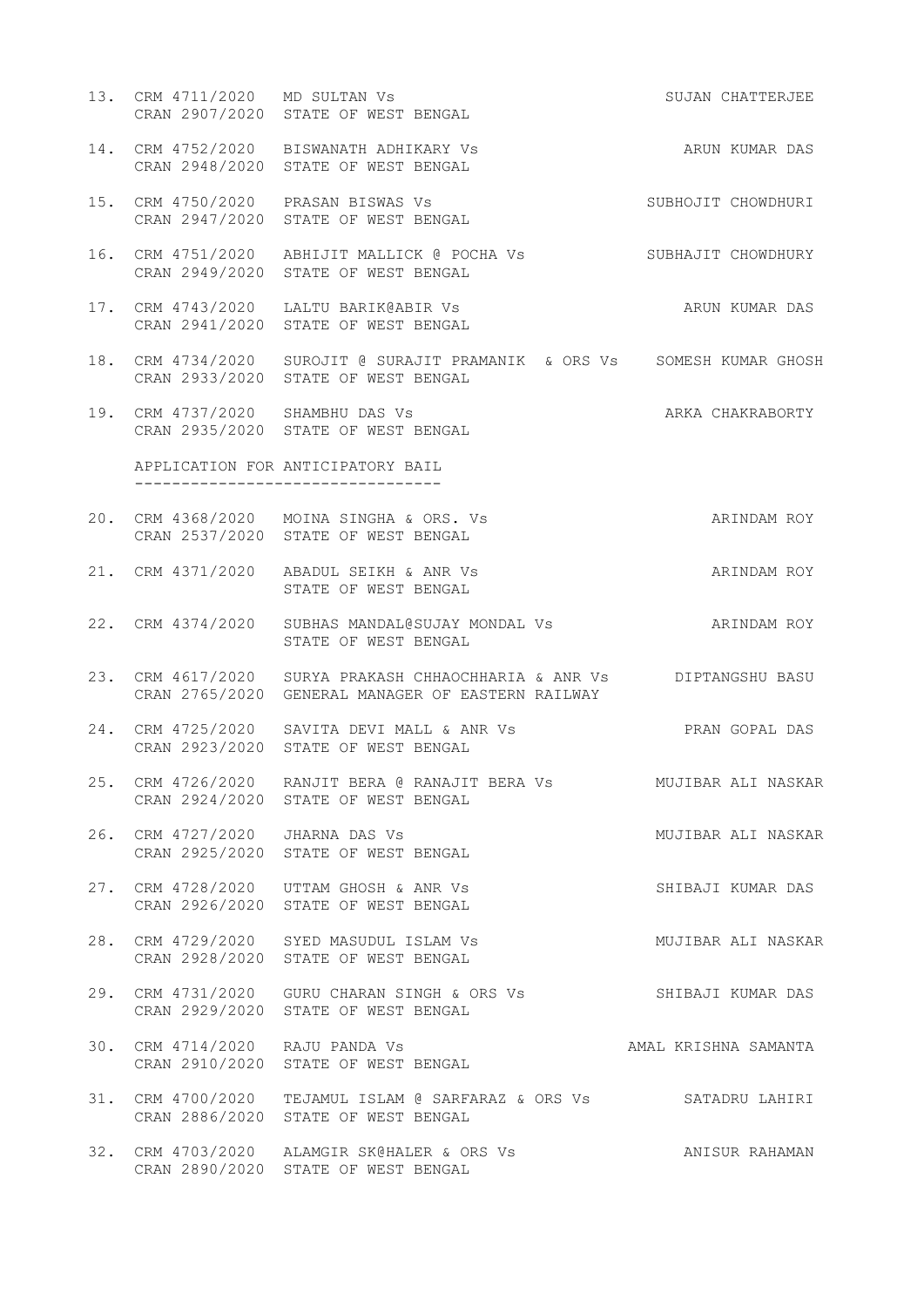|                                  | 33. CRM 4705/2020 MINU SK @ MD AWAL SK Vs DIPTENDU BANERJEE<br>CRAN 2900/2020 STATE OF WEST BENGAL |                  |
|----------------------------------|----------------------------------------------------------------------------------------------------|------------------|
|                                  | 34. CRM 4706/2020 ANURADHA SUREKA Vs<br>CRAN 2902/2020 STATE OF WEST BENGAL                        | BAJRANG MANOT    |
|                                  | 35. CRM 4708/2020 RABINDRANATH RAKSHIT & ORS Vs<br>CRAN 2904/2020 STATE OF WEST BENGAL             | AMANUL ISLAM     |
|                                  | 36. CRM 4709/2020 BIJAY AGGARWAL@AGARWAL & ORS Vs<br>CRAN 2905/2020 STATE OF WEST BENGAL           | BAJRANG MANOT    |
|                                  | 37. CRM 4713/2020 IMRAN MONDOL @ IRAN MONDOL Vs<br>CRAN 2909/2020 STATE OF WEST BENGAL             | AMANUL ISLAM     |
|                                  | 38. CRM 4598/2020 MD. HAFIJUL ISLAM Vs<br>CRAN 2739/2020 STATE OF WEST BENGAL                      | ARIJIT GHOSH     |
|                                  | 39. CRM 2892/2020 HOMNATH NIRULA Vs<br>CRAN 2731/2020 STATE OF WEST BENGAL                         | ARJUN CHOWDHURY  |
| 40. CRM 4591/2020 SUPRIYA DAS Vs | STATE OF WEST BENGAL                                                                               | SANJAY MAZOOMDAR |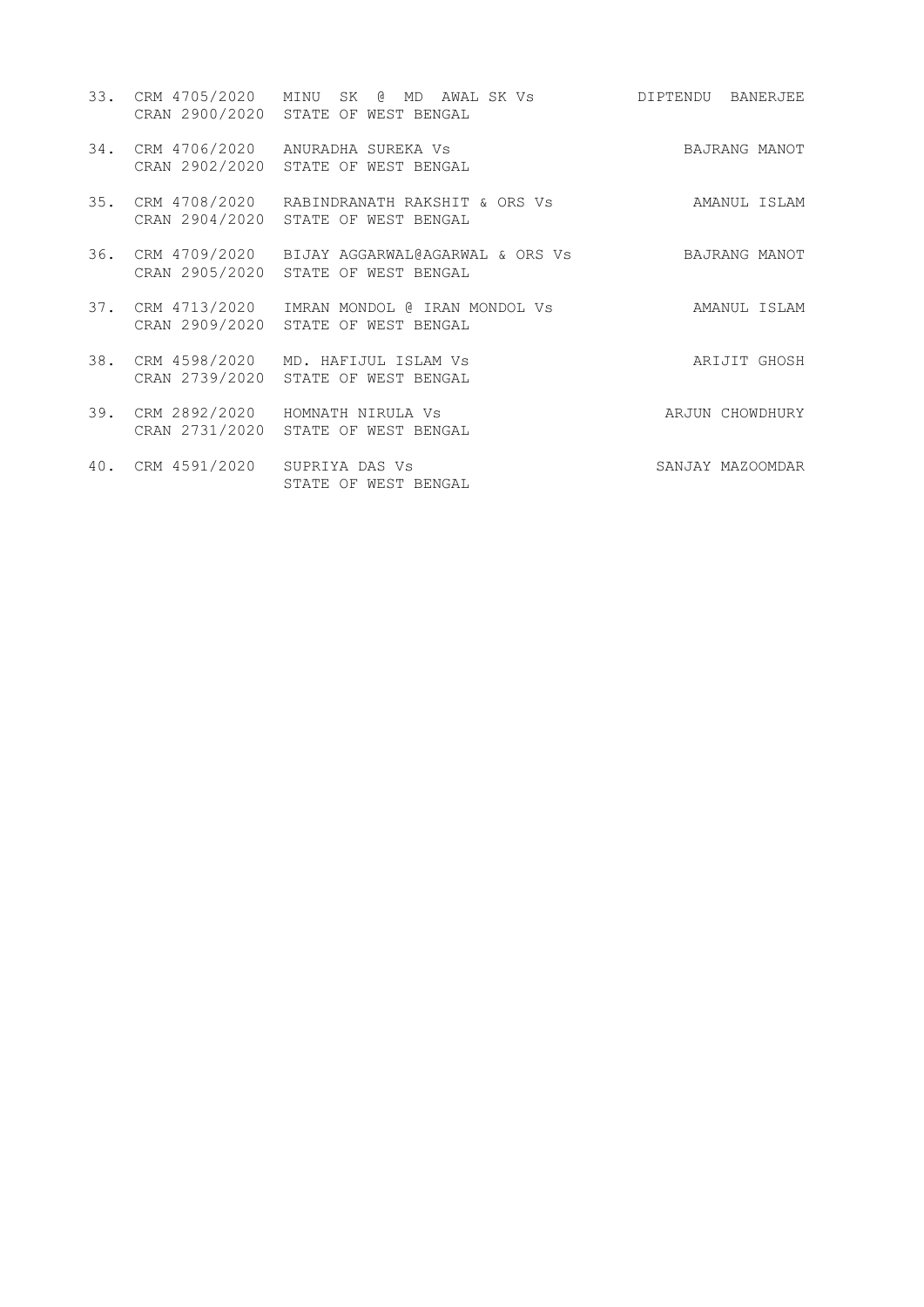### **APPELLATE SIDE ON THURSDAY, THE 2 ND JULY , 2020 COURT ROOM NO.13**

# $AT 11:00 AM$

## **THE HON'BLE JUSTICE AMRITA SINHA**

*NOTE : MATTERS WILL BE TAKEN UP THROUGH PHYSICAL HEARING ONLY WHEN BOTH THE PARTIES HAVE CONSENTED TO.*

> **(IN THE FIRST CLUSTER) FROM 11.00 AM TO 12.00 PM --------------------------**

 MOTION ------

1. WP 13694W/2019 PATIL RAIL INFRASTRUCTURE PVT. LTD. Vs RAJIB MULLICK CAN 3144/2020 UNION OF INDIA & ORS CAN 3156/2020 2. WP 5701W/2020 RAJU PRADHAN & ANR Vs MUKESH KUMAR PANDEY CAN 3614/2020 STATE OF WEST BENGAL & ORS 3. WP 5704W/2020 SMT SANGITA PRASAD Vs SUJIT SAHA CAN 3631/2020 STATE OF WEST BENGAL & ORS 4. WP 5705W/2020 CHARLES NANDI Vs INDRANUJ DUTTA CAN 3633/2020 UNION OF INDIA & ORS 5. WP 5706W/2020 RAM KRISHNA BANERJE Vs SURYANEEL DAS CAN 3634/2020 MANAGER, PUNJAB NATIONAL BANK & ORS 6. WP 5707W/2020 MD SHAMIM & ANR Vs AND ABBAS IBRAHIM KHAN CAN 3635/2020 STATE OF WEST BENGAL &ORS 7. WP 5708W/2020 LADUKISHORE DASH Vs PRATIK MAJUMDER CAN 3636/2020 UNION OF INDIA & ORS 8. WP 5697W/2020 SMT. KANCHANI BARMAN Vs SAMA HALDAR CAN 3600/2020 STATE OF WEST BENGAL & ORS 9. WP 5700W/2020 KAUSHIK PAUL Vs **BARUN CHATTERJEE**  CAN 3610/2020 NABADIGANTA INDUSTRIAL TOWNSHIP AUTHORITY & ORS 10. WP 5709W/2020 PHOENIX CONVEYER BELT INDIA PRIVATE LIMITED & ANR Vs TRIDIB BOSE CAN 3637/2020 PRINCIPAL COMMISSIONER OF PORT CUSTOMS & ORS **(IN THE SECOND CLUSTER) FROM 12.00 PM TO 1.00 PM --------------------------** 11. WP 5634W/2020 GOUR BARAN MUKHERJEE Vs SAKTIPADA JANA

CAN 3454/2020 STATE OF WEST BENGAL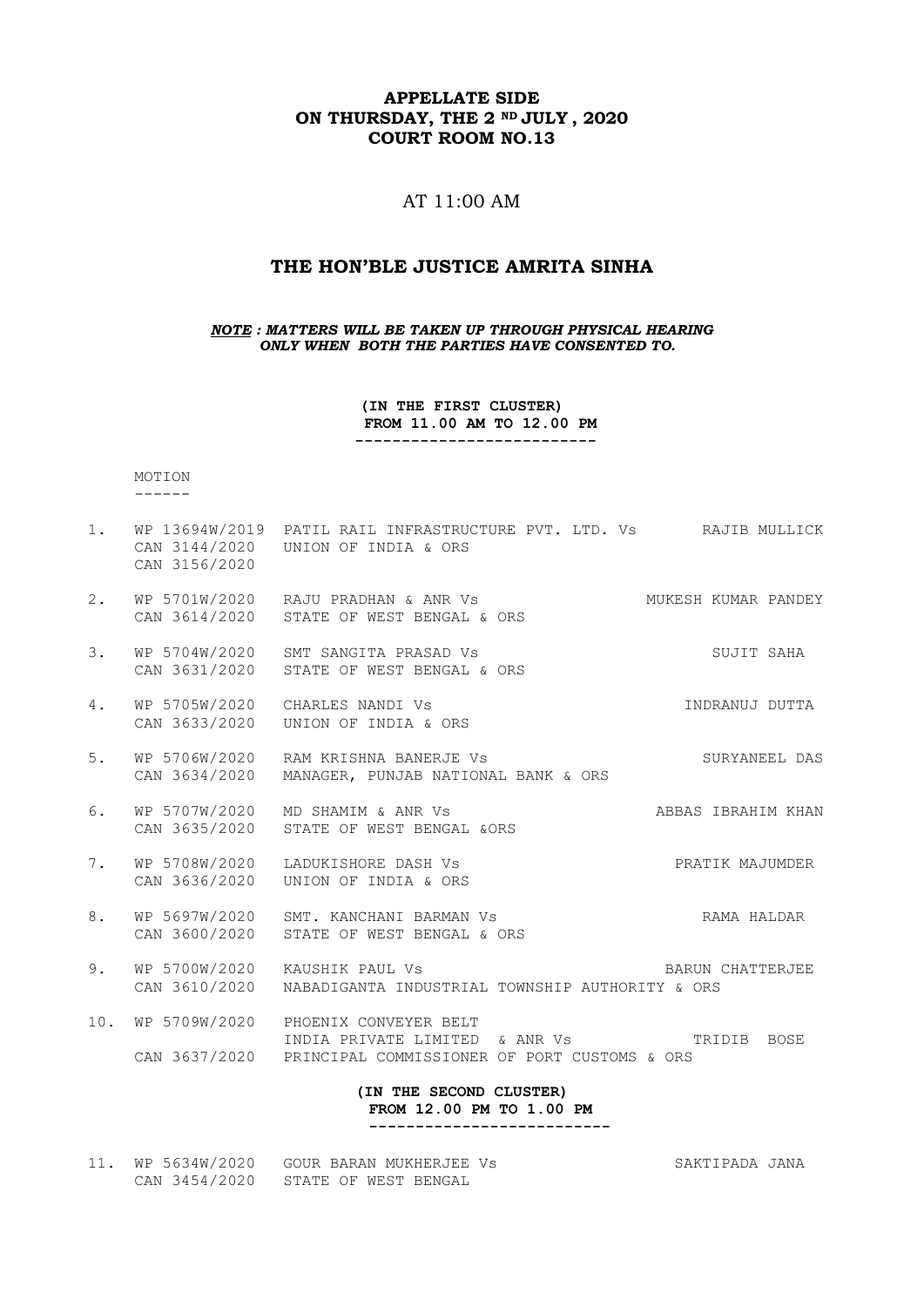- 12. WP 5694W/2020 M/S ANUTHUM EXIM PVT LTD Vs SAPTARSHI KR MAL CAN 3591/2020 UNION OF INDIA & ORS WITH CAN 3589/2020 CAN 3590/2020 APPLICATION FOR BAIL -------------------- 13. CRM 4717/2020 MANARANJAN NASKAR Vs AUMYA BASU ROY CHOWDHURI CRAN 2913/2020 STATE OF WEST BENGAL APPLICATION ----------- 14. SA 119/2018 DILIP SHAW Vs MRS D GANGULY CAN 3255/2020 MADAN PROSAD SHAW CIVIL REVISION --------------
- 15. CO 1125/2020 ABHIJIT MAJUMDAR Vs SOURAV ROY CAN 3449/2020 RABINDRANATH BHATTACHARYA & ANR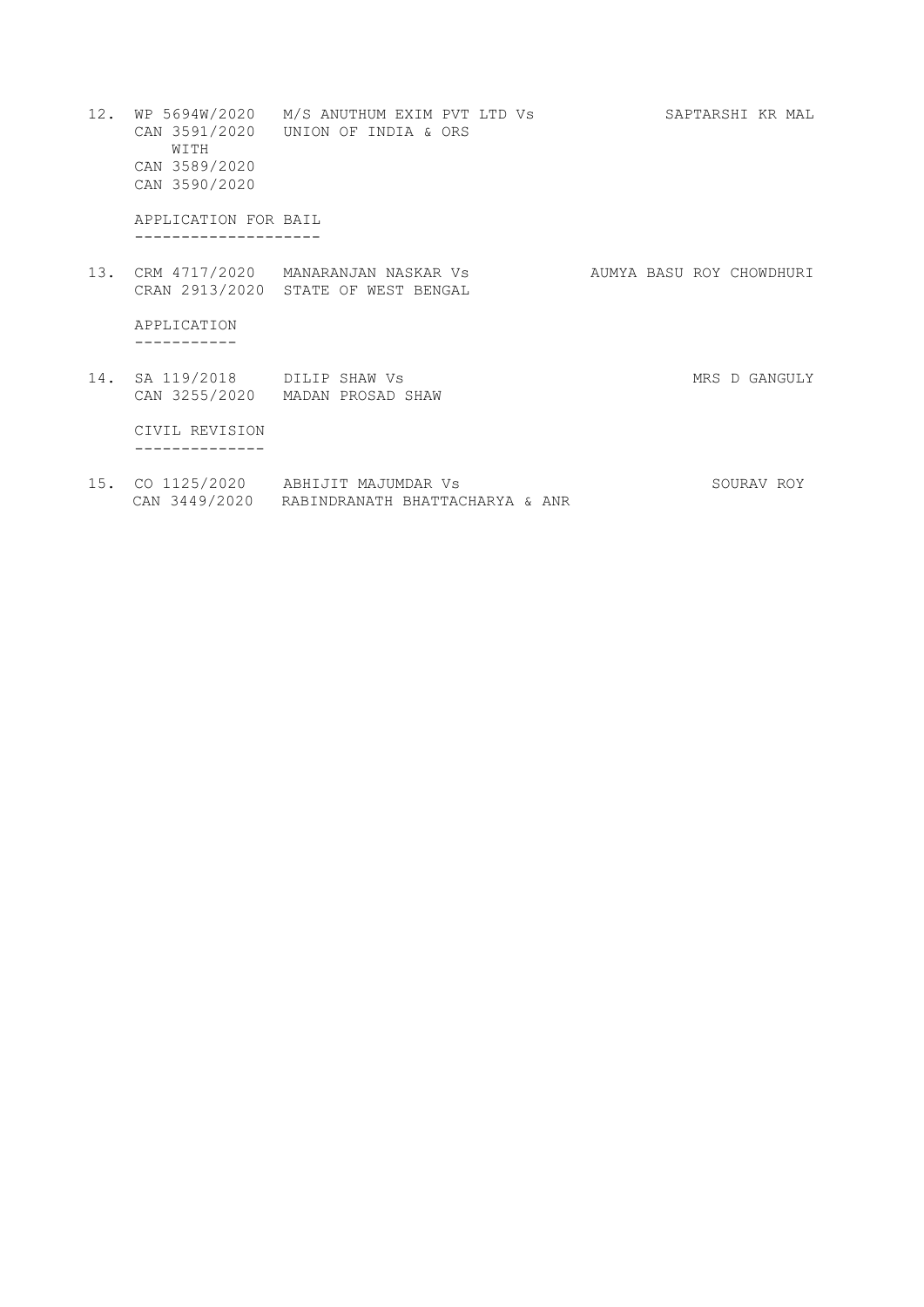# **ORIGINAL SIDE ON THURSDAY, THE 2 ND JULY , 2020 COURT ROOM NO.13**

# AT 11:00 AM

#### **THE HON'BLE JUSTICE AMRITA SINHA**

*NOTE : MATTERS WILL BE TAKEN UP THROUGH PHYSICAL HEARING ONLY WHEN BOTH THE PARTIES HAVE CONSENTED TO.*

 **NEW CHAMBER APPLICATIONS ------------------------**

| GA 880/2020 | SURESH KUMAR JAIN & ORS Vs<br>MADANLAL JAIN & ORS | NILANJAN PAL CHOUDHURI |
|-------------|---------------------------------------------------|------------------------|
| <b>WITH</b> |                                                   |                        |

 **EC 873/2015 GA 881/2020**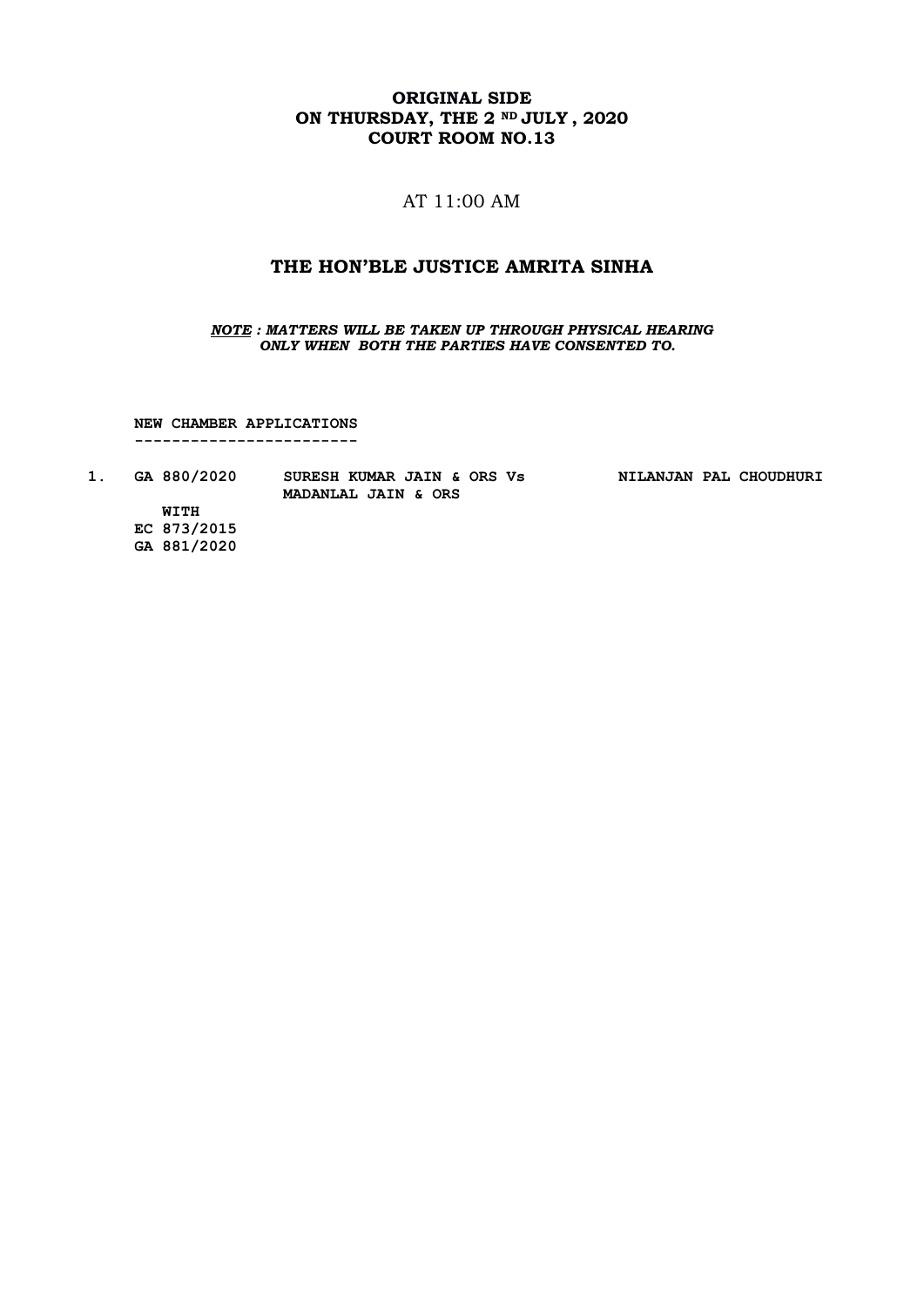### **APPELLATE SIDE ON THURSDAY, THE 2 ND JULY , 2020 COURT ROOM NO.12**

# **(AFTER COMPLETION OF DIVISION BENCH OF HON'BLE JUSTICE SOUMEN SEN AND HON'BLE JUSTICE BIBEK CHAUDHURI)**

#### **THE HON'BLE JUSTICE BIBEK CHAUDHURI**

#### *NOTE : MATTERS WILL BE TAKEN UP THROUGH PHYSICAL HEARING ONLY WHEN BOTH THE PARTIES HAVE CONSENTED TO.*

**(IN THE FIRST CLUSTER) FROM 11.00 AM TO 12.00 PM --------------------------**

 MOTION ------

| 1.  |                              | WP 5690W/2020 SWAPAN KUMAR BHOWMICK Vs<br>CAN 3582/2020 STATE OF WEST BENGAL& ORS                                     | DONA GHOSH                             |
|-----|------------------------------|-----------------------------------------------------------------------------------------------------------------------|----------------------------------------|
| 2.  | WP 5691W/2020                | KARTICK PAUL Vs<br>CAN 3587/2020 STATE OF WEST BENGAL & ORS                                                           | TAPAN ROY                              |
| 3.  | WP 5692W/2020                | DR.TARKESHWAR PRASAD Vs<br>CAN 3588/2020 UNION OF INDIA& ORS                                                          | BHASKAR SHET                           |
| 4.  | WP 5667W/2020 SAJAL GHOSH Vs | CAN 3542/2020 STATE OF WEST BENGAL & ORS                                                                              | LAKSHMINATH BHATTACHARYA               |
| 5.  |                              | WP 5668W/2020 KALYANI CHAKRABORTY Vs<br>CAN 3543/2020 STATE OF WEST BENGAL & ORS.                                     | PRONAY BASAK                           |
| 6.  | CAN 3544/2020 SBI & ANR      | WP 5669W/2020 RAJIB CHAKRABORTY Vs                                                                                    | AVIRUP CHATTERJEE                      |
| 7.  |                              | WP 5702W/2020 BHOLA NATH CHOWDHURY & ORS Vs<br>CAN 3622/2020 HOWRAH MUNICIPAL CORPORATION & ORS                       | ANIRBAN GHOSH                          |
| 8.  |                              | WP 5651W/2020 M/S LCL LOGISTIX (INDIA ) PVT. LTD Vs RAKESH SARKAR<br>CAN 3515/2020 UNION OF INDIA& ORS                |                                        |
| 9.  |                              | WP 5670W/2020 SAFIKUL ISLAM & ORS Vs<br>CAN 3545/2020 STATE OF WEST BENGAL& ORS                                       | MD. YASMIN ALI                         |
| 10. | WP 5695W/2020                | KISHORE BHARATI BHAGINE<br>NIVEDITA COLLEGE<br>& ANR Vs<br>CAN 3593/2020 EMPLOYEES' STATE INSURANCE CORPORATION & ORS | <b>Example 12</b> VICTOR<br>CHATTERJEE |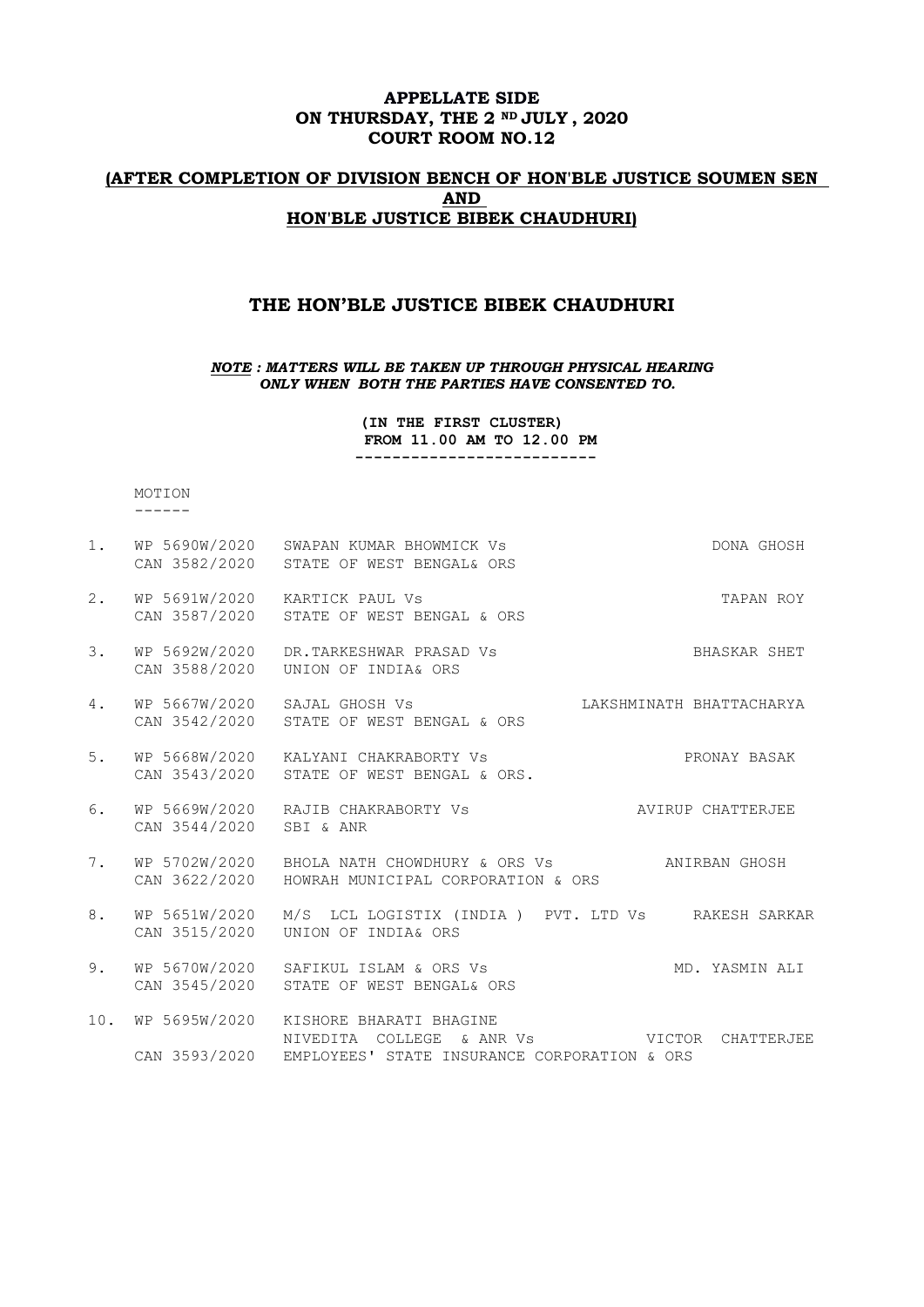#### **(IN THE SECOND CLUSTER) FROM 12.00 PM TO 1.00 PM --------------------------**

- 11. WP 5696W/2020 COAL EMPLOYEES' UNION & ANR Vs VICTOR CHATTERJEE CAN 3594/2020 COAL INDIA LIMITED & ORS
- 12. WP 5642W/2020 SAIDUL ISLAM Vs OMAR FARUK GAZI CAN 3489/2020 STATE OF WEST BENGAL & ORS.
- 13. WP 5576W/2020 DEBA PRASAD NAG Vs PRITAM CHOUDHURY CAN 3287/2020 STATE OF WEST BENGAL & ORS

 CRIMINAL REVISION -----------------

- 14. CRR 1060/2020 SUSHIL PRASAD SINGH & ORS Vs GAUTAM SINGH CRAN 2860/2020 STATE OF WEST BENGAL & ANR
- 15. CRR 1061/2020 SANJIT MAJUMDAR Vs SUMITA SARKAR CRAN 2866/2020 STATE OF WEST BENGAL & ANR
- 16. CRR 1053/2020 GOBINDO KUMAR HALDER & ANR Vs PARTHA SARATHI DAS CRAN 2745/2020 STATE OF WEST BENGAL & ANR
- 17. CRR 321/2019 SUBHAM ROY CHOUDHURY & ANR Vs AJOY ROY CHOUDHURY STATE OF WEST BENGAL & ANR